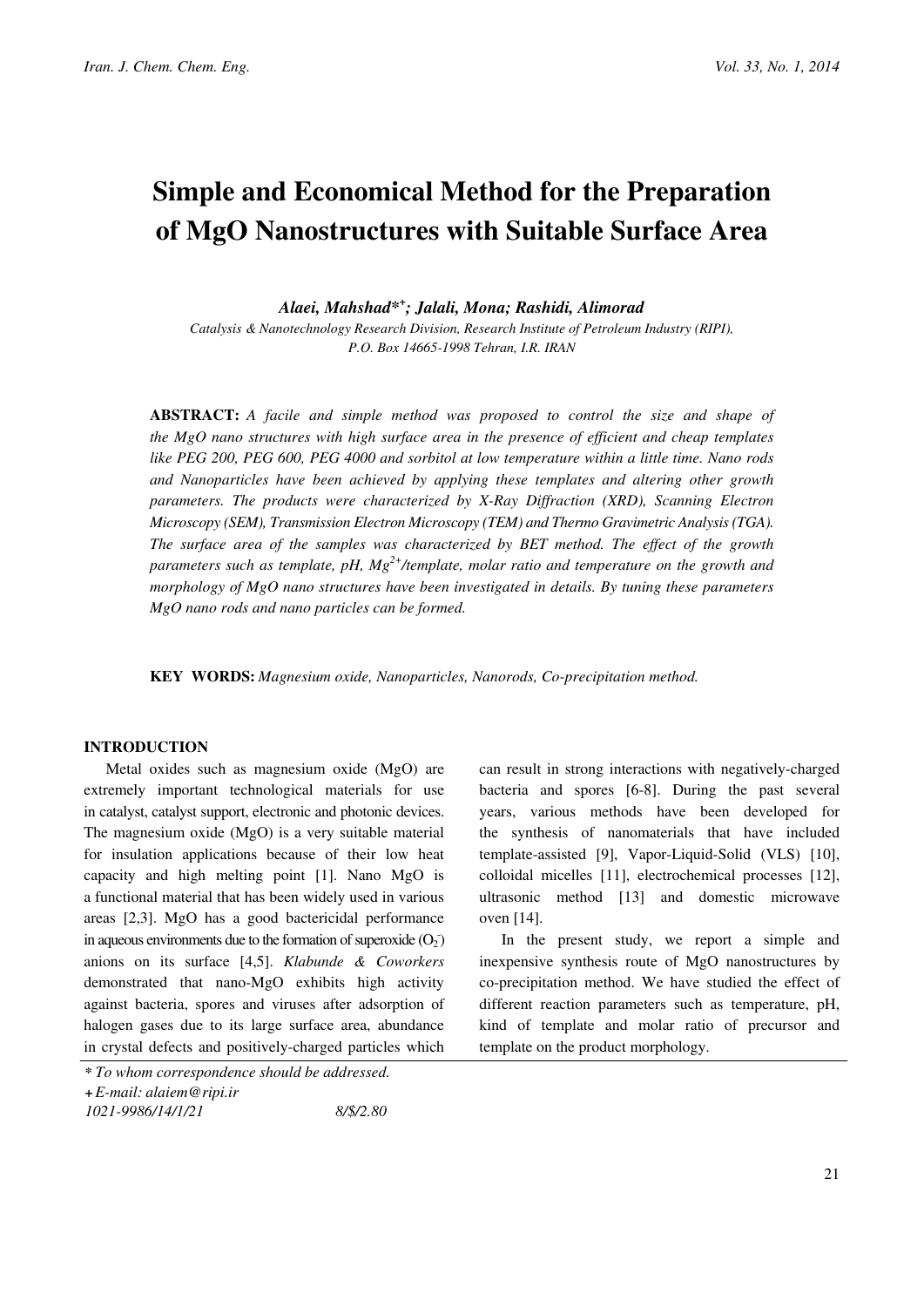| Sample | $Mg^{2+}$ /template molar ratio | Kind of template | pH | Temperature $(^{\circ}C)$ | Structure                             |
|--------|---------------------------------|------------------|----|---------------------------|---------------------------------------|
| NO.1   | $\overline{c}$                  | <b>PEG 200</b>   | 10 | 70                        | Agglomerated particles                |
| NO.2   | $\overline{2}$                  | <b>PEG 600</b>   | 10 | 70                        | Nanorod                               |
| NO.3   | $\mathfrak{2}$                  | <b>PEG 200</b>   | 9  | 70                        | Agglomerated particles                |
| NO.4   | $\overline{4}$                  | <b>PEG 200</b>   | 10 | 70                        | Agglomerated particles + nanoparticle |
| NO.5   | $\overline{2}$                  | <b>PEG 200</b>   | 11 | 70                        | Nanoparticle                          |
| NO.6   | $\overline{c}$                  | <b>PEG 200</b>   | 10 | 60                        | Agglomerated particles +nanorod       |
| NO.7   | $\overline{c}$                  | Sorbitol         | 10 | 70                        | Agglomerated particles + nanoparticle |
| NO.8   | $\overline{2}$                  | <b>PEG 200</b>   | 10 | 80                        | Agglomerated particles                |
| NO.9   | $\overline{2}$                  | <b>PEG 4000</b>  | 10 | 70                        | Agglomerated particles + nanoparticle |
| NO. 10 |                                 | <b>PEG 200</b>   | 10 | 70                        | Nanoflake                             |

Table 1: Reaction conditions samples of the as- prepared MgO nanostructures.

# EXPERIMENTAL SECTION Materials and Characterization

All chemicals such as  $Mg (NO<sub>3</sub>)<sub>2</sub>$ .6H<sub>2</sub>O, polyethylene glycol 200 (PEG200), polyethylene glycol 600 (PEG 600), polyethylene glycol 4000 (PEG 4000), sorbitol and ammonia were of analytical grade and used without further purification.

The sample was characterized by Scanning Electron Microscopy (SEM) using a Holland Phillips XL30 microscope. XRD patterns of the samples were recorded in ambient air using a Holland Philips X-ray powder diffraction (Cu K $\alpha$ ,  $\lambda$ =1.5406 Å), at scanning speed of  $2^{\circ}/$ min from  $20^{\circ}$  to  $80^{\circ}$ . TEM images of the samples as prepared by Philips Analytical equipment (80 kV). Surface area of the desired sample was determined by Belsorp adsorption–desorption (BEL Japan Inc.).

TGA (TA Instruments 951) of the samples was used to study the removal of water,  $CO<sub>2</sub>$  and the fuels residual carbonaceous species. A heating rate of 10°C/min was used for TGA measurements up to 800°C in air.

### Preparation of MgO nanostructures

An appropriate amount of  $Mg(NO<sub>3</sub>)<sub>2</sub>6H<sub>2</sub>O$ was dissolved in 300 mL distilled water in order to form 0.012 M solution (Solution A). Different quantities of template (PEG 200, PEG 600, PEG 4000 and sorbitol) was added separately to the desired amount of  $NH_3-H_2O$ and well mixed by stirring for 5 min. The as-prepared solution was added drop wise to the solution A at room temperature under stirring. The mixture was heated

to reaction temperature of  $60$ ,  $70$  or  $80^{\circ}$ C and kept for few minutes. Experiments were carried out in different molar ratios of  $Mg^{2+}$  source/template including 1, 2, and 4 while the pH value was adjusted in 10 during the reaction time. As the reaction completed, the as-prepared white solid products were washed with distilled water and ethanol to remove the ions possibly remaining in the final products, and finally dried at  $60^{\circ}$ C overnight. The product was calcined at 550 °C for 2h. To study the effect of other growth parameters on morphology and size of the MgO nanostructures, reaction parameters such as kind of template, different molar ratios of  $Mg^{2+}$  source/template, pH and temperature were tuned during the synthesis to obtain the desired morphology and size of MgO nanstructures that can be used for different applications.

## RESULTS AND DISCUSSIONS

# Effect of template and  $Mg^{2+}/t$ emplate molar ratio

Table 1 depicts the experimental conditions studied to achieve a controllable growth of MgO nanostructures by finding the most effective parameters. Figs. 1 and 2 show the XRD patterns of the ten as-prepared MgO nanostructures. All the diffraction peaks can be indexed to face-centered cubic phase of MgO (JCPDS 87-0653) with a preferred orientation along the (200) direction. The sharp diffraction peaks indicate the good crystallinity of the prepared MgO powders.

PEG 200, PEG 600, PEG 4000 and sorbitol were examined as template in the similar experimental conditions. The formation of MgO nanostructures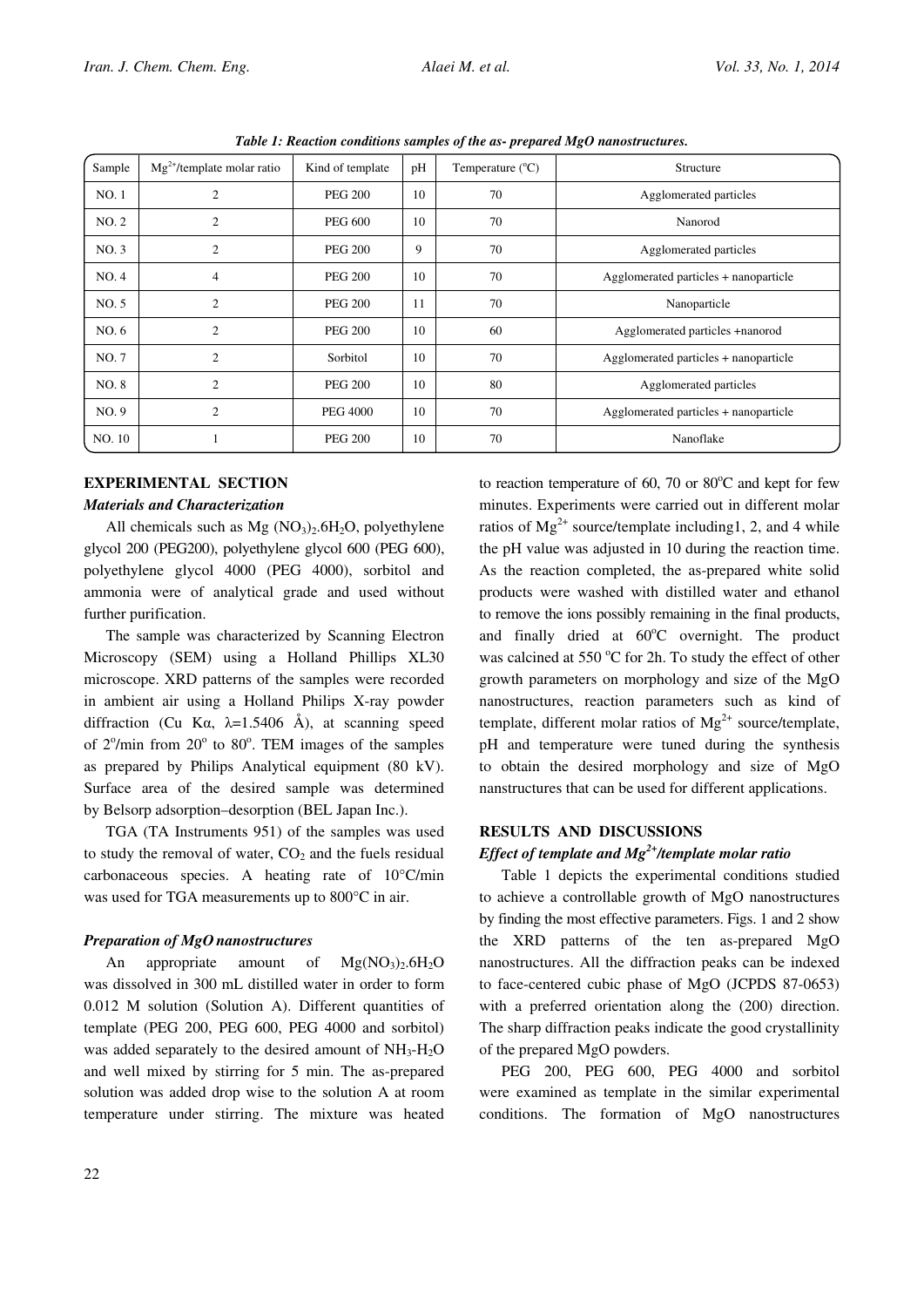Intensity (a.u.)

Intensity (a.u.)





Fig. 1: XRD patterns of the as-prepared MgO nanostructures (samples 1,2,3,4,5).

Fig. 2: XRD patterns of the as-prepared MgO nanostructures (samples 6,7,8,9,10).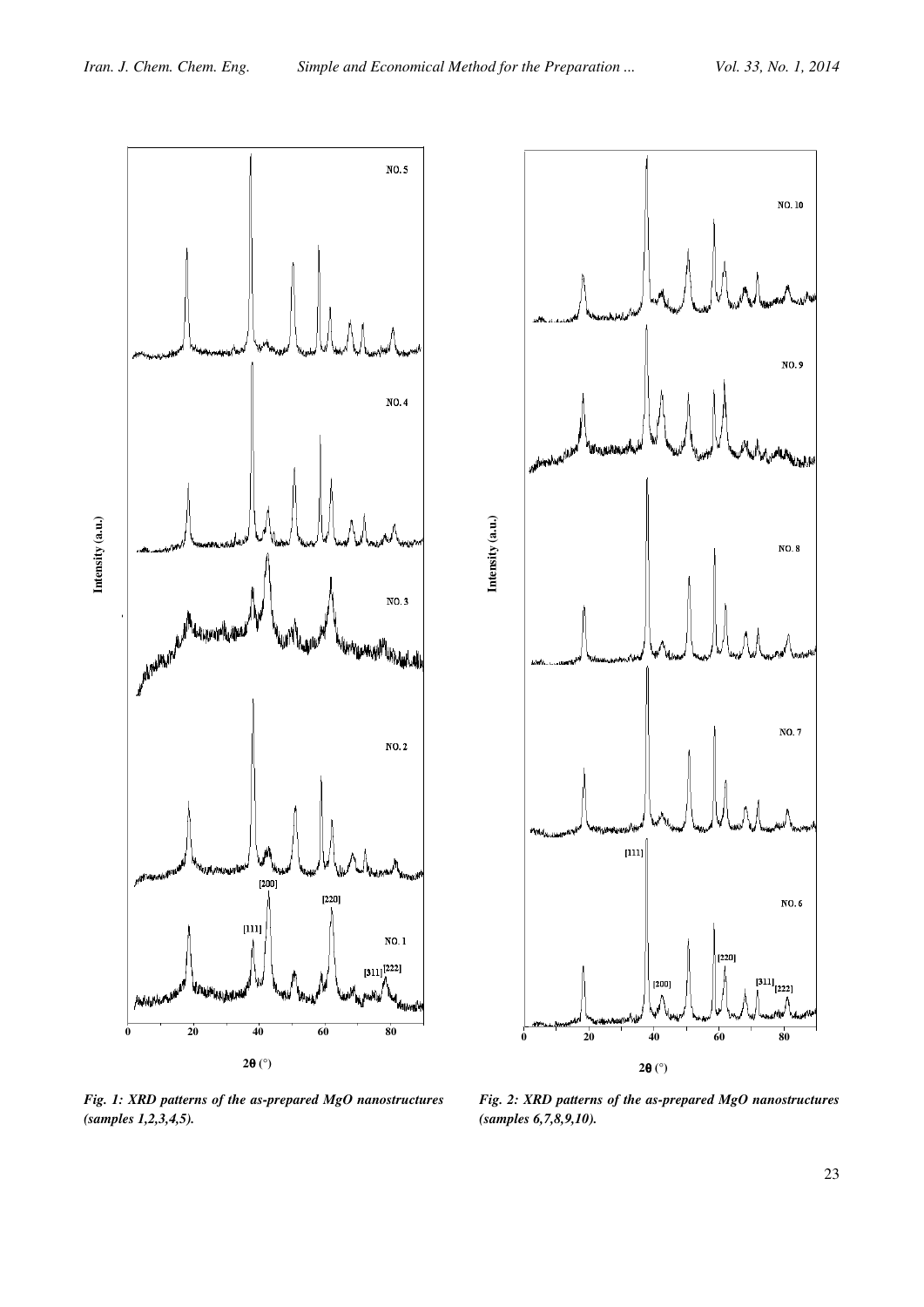

Fig. 3: SEM images of the as- prepared MgO nanostructures (samples 1,2,7,9) that were prepared with different template (PEG 200, PEG 600, Sorbitol and PEG 4000 respectively).



Fig. 4: SEM images of the as- prepared MgO nanostructures (samples1,4,10) with different Mg<sup>2+</sup>/template molar ratio (2,4 and 1 respectively).

may be due to the creation of nuclei by the addition of template firstly [14]. Fig. 3 indicates that the variation of template can alter the morphology of MgO nanostructures. In this figure, the SEM images of samples 1,2,7,9 with PEG 200, PEG 600, Sorbitol and PEG 4000 as templates respectively were compared with each other. Sample 2 has well defined nanorod structure. The mixture of agglomerated particles and nanoparticles can be seen in SEM images of samples 7,9. Nanoparticles rarely exist among of agglomerated particles in Sample 1.

As a result, polymeric glycols (poly ethylene glycol) with optimum Moleculer weigth (PEG 600) will be very suitable template for the preparation of MgO nanorods with this method. High molecular weight of PEG 4000 causes stereo stric problems while PEG 200 and sorbitol with low molecular weight cannot be the suitable template for the formation of MgO nanorods.

In order to investigate controllable growth of MgO nanostructures, different  $Mg^{2+}$  source/template ratios were used, employing PEG 200 as template. Fig. 4 indicates that the different  $Mg^{2+}$  source/template ratios can alter the morphology of MgO nanostructures. In this figure, the SEM images of samples 1,4 ,10 with  $Mg^{2+}$ 

24

source/template ratios of 2, 4 and 1 respectively were compared with each other. Sample 10 has well defined nanoflake structure. The mixture of agglomerated particles and nanoparticles can be seen in SEM images of sample 4. Nanoparticles rarely exist among of agglomerated particles in Sample 1. It is concluded that controllable reaction condition can be achieved by using low concentration of precursor.

#### Effect of reaction temperature

It is expected that by increasing the temperature reaction, the average particle size of the products will be increased [15]. Fig. 5 indicates that the different temperature reaction can alter the morphology of MgO nanostructures. In this figure, the SEM images of samples 1,6 and 8 with temperature reaction of 70,60 and  $80^{\circ}$ C respectively were compared with each other. The mixture of agglomerated particles and nanorods can be seen in SEM images of sample 6. Nanoparticles rarely exist among of agglomerated particles in Samples 1 and 8. At 60°C, a mixed morphology of MgO nanorod/nanoparticle has formed. When the reaction temperature increased, the rods became thicker and shorter; in contrast, when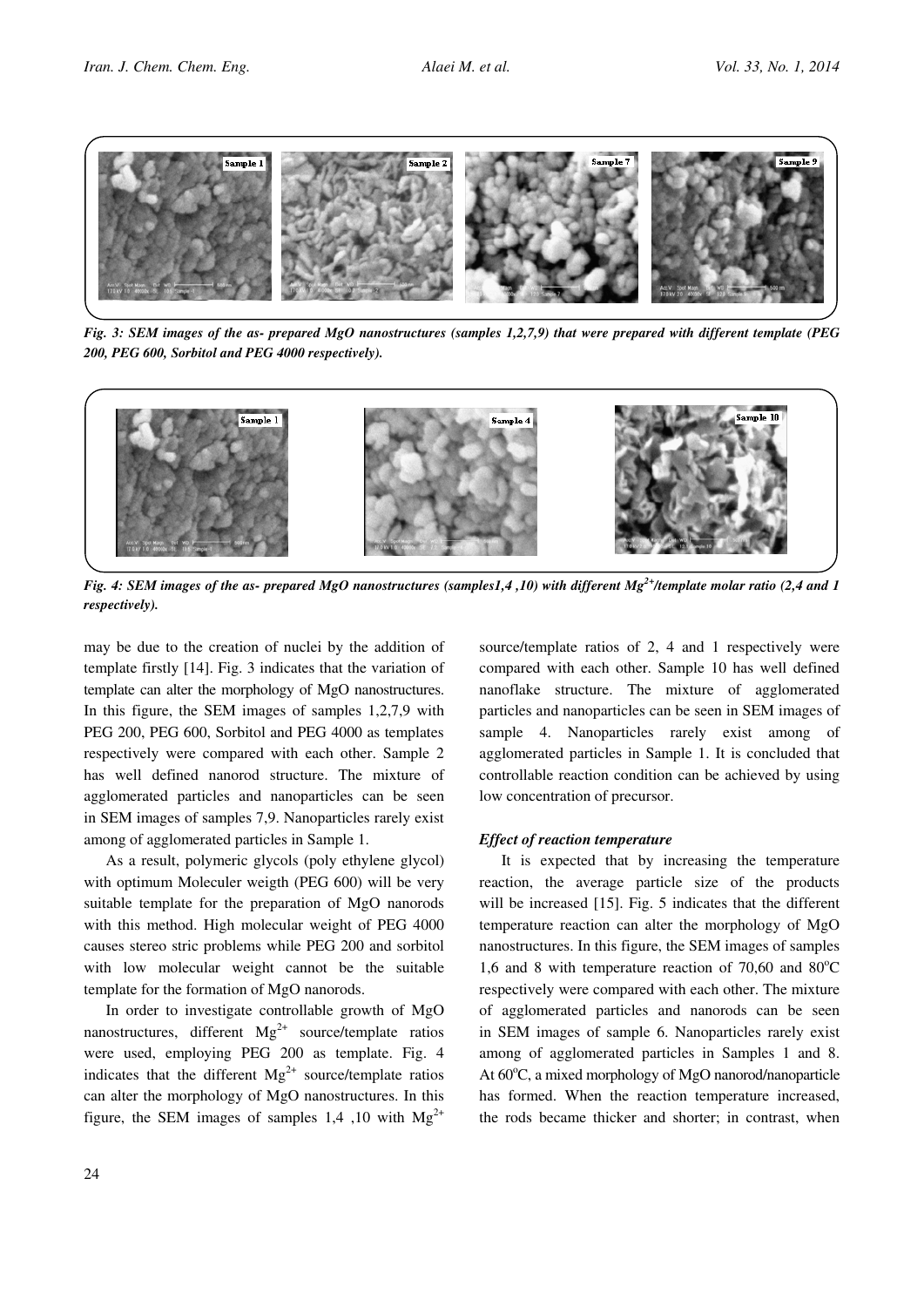

Fig. 5: SEM images of the as- prepared MgO nanostructures (samples1,6,8) with different temperature reaction (70, 60 and 80 °C respectively).



Fig. 6: SEM images of the as- prepared MgO nanostructures (samples1,3,5) with different pH (10, 9 and 11 respectively).

the reaction was performed at a higher temperature  $(85^{\circ}C)$ , the morphology inclined to porous structure. In order to verify the temperature effect on morphology, the possible reactions in an aqueous solution can be expressed as follows:

$$
NH_3 + H_2O \rightleftarrows NH_3 \cdot H_2O \rightleftarrows NH_4^+ + HO^-
$$

$$
Mg^{2+} + 6NH_3 \rightleftarrows Mg(NH_3)_6^{2+}
$$

$$
Mg(NH_3)_{6}^{2+} + 2HO^- \rightleftarrows MgO + 6NH_3 + 2H_2O
$$

$$
Mg^{2+} + 6HO^{-} \rightleftarrows Mg(OH)_{6}^{4-}
$$

$$
Mg(OH)_6^{4-} \rightleftarrows MgO + H_2O + 4HO^-
$$

$$
Mg(NO_3)_2 + C_6H_{14}O_6 + 6O_2 \rightarrow MgO + 2NO_2 + 6CO_2 + 7H_2O
$$

$$
Mg (NO3)2 + C2H4O + 5O2 \rightarrow MgO + 2NO2 + 2CO2 + 2H2O
$$

It can be seen that MgO nuclei are obtained by the dehydration of Mg  $(OH)_6^4$  or  $Mg(NH_3)_6^{2+}$ . It is expected that adsorption of ions on the substrate will play an important role in determining the particle size. It is understood that at lower temperatures there is a high density of adsorbed nuclei and at higher temperatures the density of nuclei on the substrate is much less.

It is seen that bigger particles are formed on increasing the temperature. Therefore, for lower density of nuclei (higher temperature) the crystal grows larger in size before being blocked (the possibility of getting blocked is low), in comparison to the situation where a high density of nuclei (lower temperature) results in small crystals before being blocked. The higher density of nuclei enhances the possibility of a crystal to get blocked [16].

#### Effect of pH

pH was found to be an important parameter affecting MgO nanostructures synthesis.

Fig. 6 presents that the variation of pH can alter the morphology of MgO nanostructures. In this figure, the SEM images of Samples 1,3 and 5 with pH=9,10 ,11 respectively were compared with each other. Sample 5 has well defined nanoparticle structure. Nanoparticles rarely exist among of agglomerated particles in Samples 1 and 3. We suppose that the excess amount of OH ions in the preparation condition of sample 5 may cause homogenous formation of Magnesium hydroxide nucleus with the least agglomeration.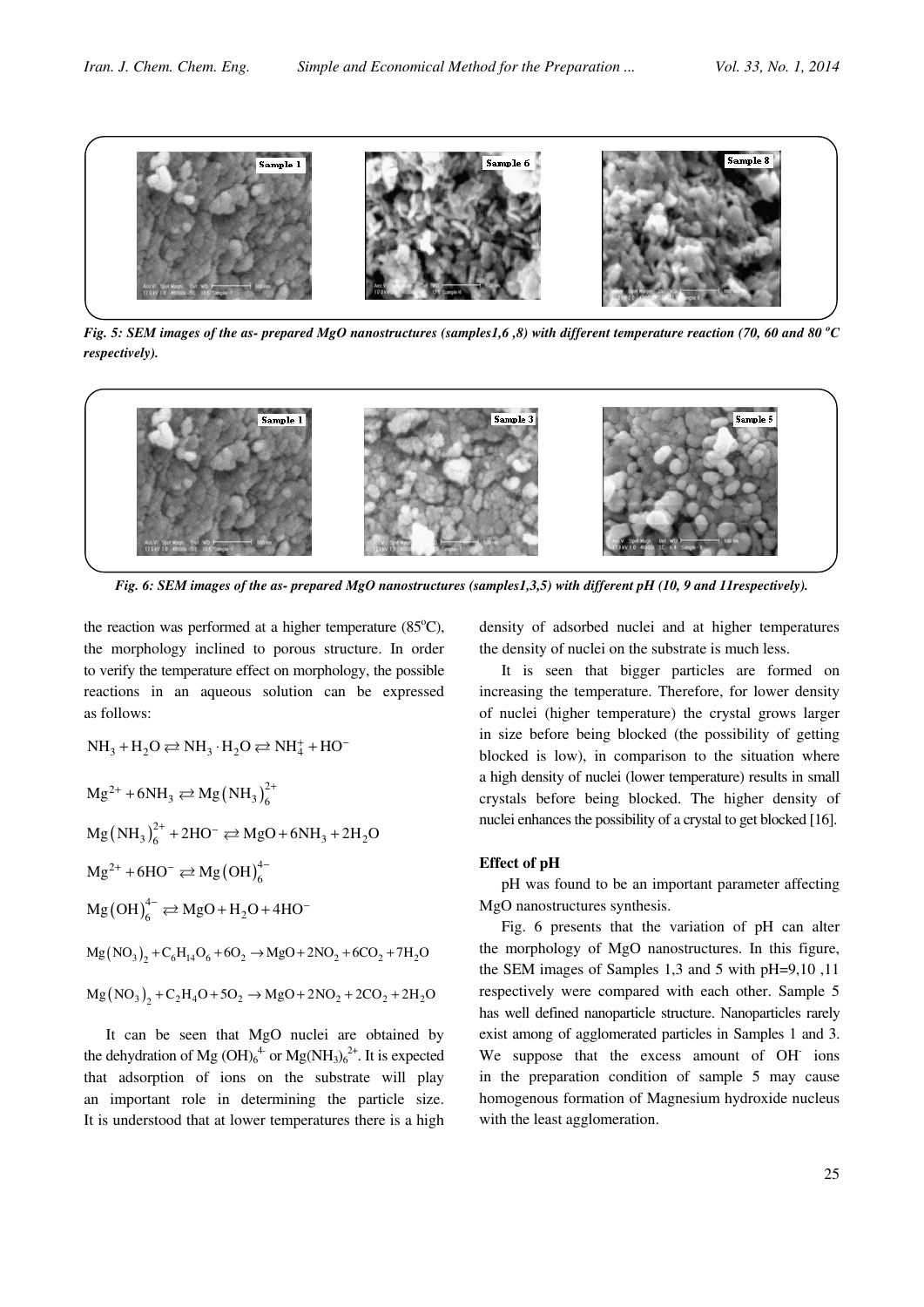

Fig. 7: TEM images of sample 2 with nanorod structure.



Fig. 8: TEM images of sample 5 with nanoparticle structure.

As can be seen, Samples 2 and 5 have well defined and homogenous nanostructures (nanorod and nanoparticle morphology respectively) among of the as-prepared samples. The further characterization of these samples is performed by TEM. Fig. 7 indicates TEM images of Sample 2 that presents well defined nanorod structure. These images were agreed with the result of related SEM image. Fig. 8 presents TEM images of Sample 5 that indicates well defined nanoparticle structure and were agreed with the result of related SEM image. The average particle size of the nanoparticles in Sample 5 is about 50 nm (in comparison to the previous research that was reported 72.4 nm [13]). The average particle size can be calculated from XRD pattern by the Debye-Scherrer formula.

$$
D_{hkl} = \frac{0.89\lambda}{(\beta \cos \theta)}
$$

Where the  $\lambda$  is X-ray wavelength (0.1540 nm for Cu-K $\alpha$ ),  $\beta$  is the width at half maximum of the diffraction peak and  $\theta$  is Bragg diffraction angle.

Surface area of the Samples 2 and 5 was determined by Belsorp adsorption–desorption (BET) method at 480 °C. The related results are 176 and 231 m<sup>2</sup>/g for Samples 2 and 5 respectively. In comparison to the similar previous researches and by considering the calcinations temperature [17], Samples 2 and 5 have very suitable and high surface area.

Fig. 9 indicates TGA curves of the Samples 2 and 5 that was used to study the thermal behavior of the samples. A heating rate of 10°C/min was used for TGA measurements up to 800°C in air. The weight loss that is observed for the Sample 2 and 5 in the temperature range of 300-380 °C, can be attributed to the decomposition of  $Mg(OH)$ <sub>2</sub> [18].

#### **CONCLUSIONS**

In conclusion, a simple and economical method was successfully utilized for the synthesis of MgO nanorods (Sample 2) and nanoparticles (Sample 5) with high surface area (176 and 231 m<sup>2</sup>/g respectively). Effective reaction parameters were investigated in detail. Variation of template and pH can alter the morphology of MgO nanostructures. By using PEG 600 at pH=10, Sample 2 with nanorod structure and by using PEG 200 at pH=11, Sample 5 with nanoparticle structure have been prepared.

Also variation of temperature and  $Mg^{2+}$ /template molar ratio can alter the morphology of the samples. Therefore by tuning the reaction parameters, we can obtain different morphology of MgO nanostructures by this method.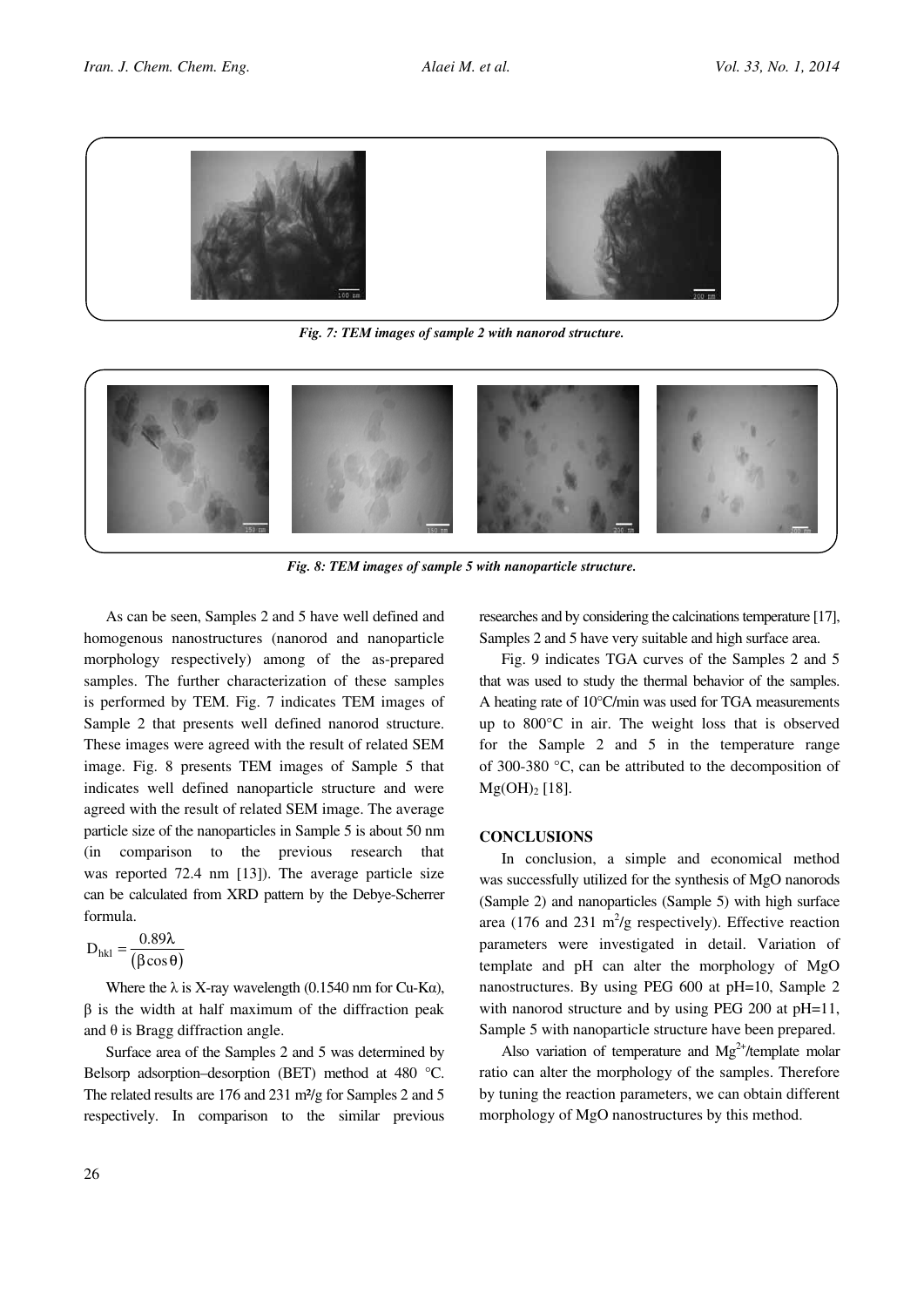

Fig. 9: Sample 2,5 TGA analysis.

#### Acknowledgement

This work was supported by Research Institute of Petroleum Industry (RIPI).

Received : Oct. 3, 2011 ; Accepted : Dec. 2, 2013

#### **REFERENCES**

- [1] Wu M.C., Corneille J.S.,. Estrada C.A, He J.W., Goodman D.W., Synthesis and Characterization of Ultra-Thin MgO Films on Mo (100), Chem. Phys. Lett., 182, p. 472 (1991).
- [2] Shukla S.K., Parashar G.K., Mishra A.P., Misra P., Yadav B.C., Shukla R.K., Bali L.M., Dubey G.C., Nano-Like Magnesium Oxide Films and Its Significance in Optical Fiber Humidity Sensor, Sens. Actuators B, 98, p. 5 (2004).
- [3] Zhang L.D., Mo J.M., Nanometer Materials, Science Press, Liaoning, 303 (1994).
- [4] Sawai J., Kojima H., Igarashi H., Hashimoto A., Shoji S., Sawaki T., Hakoda A., Kawada E., Kokugan T., Shimizu M., Antibacterial Characteristics of Magnesium Oxide Powder, World J. Microb. Biotechnol., 16, p. 187 (2000).
- [5] Yamamoto O., Sawai J., Sasamoto T., Effect of Lattice Constant of Zinc Oxide on Antibacterial Characteristics, Int. J. Inorg. Mater. 2, p. 451 (2000).
- [6] Koper O.B., Klabunde J.S., Marchin G.L., Klabunde K.J., Stoimenov P., Bohra L., Nanoscale Powders and Formulations with Biocidal Activity Toward Spores and Vegetative Cells of Bacillus Species, Viruses, and Toxins, Curr. Microbiol., 44, p. 49 (2002).
- [7] Stoimenov P.K., Klinger R.L., Marchin G.L., Klabunde K.J., Metal Oxide Nanoparticles as Bactericidal Agents, Langmuir, 18, p. 6679 (2002).
- [8] Huang L., Li D., Lin Y., Wei M., Evans D.G., Duan X., Controllable Preparation of Nano-MgO and Investigation of Its Bactericidal Properties, J. Inorg. Biochem., 99, p. 986 (2005).
- [9] Han Y.J., Kim J., Stucky G.D., Preparation of Noble Metal Nanowires Using Hexagonal Mesoporous Silica SBA-15, Chem. Mater., 12, p. 2068 (2000).
- [10] Hu J., Odom T.W., Lieber C.M., Chemistry and Physics in One Dimension: Synthesis and Properties of Nanowires and Nanotubes, Acc. Chem. Res., 32, p. 435 (1999).
- [11] Chen C.C., Chao C.Y., Lang Z.H., Simple Solution-Phase Synthesis of Soluble CdS and CdSe Nanorods, Chem. Mater., 12, p. 1516 (2000).
- [12] Mohamed M.B., Ismail K.Z., Link S., El-Sayed M.A., Thermal Reshaping of Gold Nanorods in Micelles, J. Phys. Chem., 102, p. 9370 (1998).
- [13] Alavi M.A., Morsali A., Syntheses and Characterization of  $Mg(OH)_2$  and  $MgO$ Nanostructures by Ultrasonic Method, Ultrasonics Sonochemistry, 17, p. 441 (2010).
- [14] Takahashi N., Simple and Rapid Synthesis of MgO with Nano-Cube Shape by Means of a Domestic Microwave Oven, Solid State Sci., 9, p. 722 (2007).
- [15] Zhang H., Feng J., Wang J., Zhang M., Preparation of ZnO Nanorods Through Wet Chemical Method, Mater. Lett., **61**, p. 5202 (2007).
- [16] Gericke M., Pinches A., Biological Synthesis of Metal Anoparticles, Hydrometallurgy, 83, p. 132 (2006).